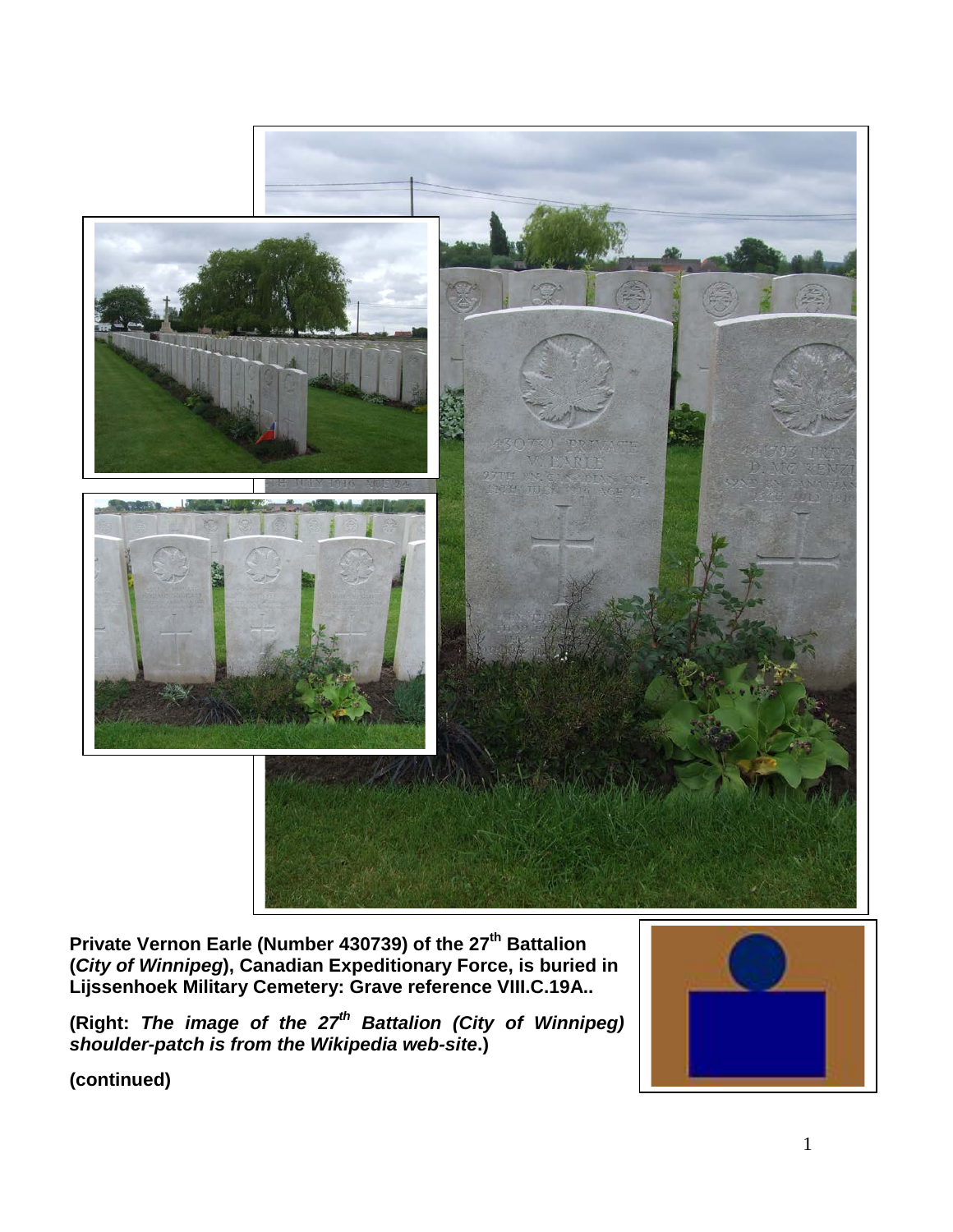**His occupation prior to military service recorded as that of a telegraphist, Vernon Earle had left the Dominion of Newfoundland at a young age, the 1901 Census showing** *him* **– then at the age of sixteen - his parents and three of his four siblings, resident by that time of Canso East in the Nova Scotian county of Guysborough.**

**However, there appears to be little further information of his subsequent move from Canso to the province of British Columbia. All that may be asserted with any certainty is that he was living, at least temporarily, in or about the provincial capital of Victoria in March of 1915 – also likely two months prior to that and also at** *Willows Camp* **(see below) – for that is where he both enlisted and then attested for the duration of the war.**

**His first pay records show that it was on January 12, 1915, that the Canadian Army first began to remunerate him for his services. They also show that it was on the same day that Vernon Earle was** *taken on strength* **by the 88th Regiment (***Victoria Fusiliers***) of the Canadian Militia\*. But because it** *was* **a Militia unit he was then later obliged to attest into one of the newly-forming Overseas Battalions.**

*\*The Canadian Militia, whose reason for being was solely the defence of Canada, was by law forbidden to undertake any military activities outside the borders of the country. However, Overseas Battalions were by this time being mobilized and the Militia was to recruit on behalf of them. In fact the majority of the first waves of recruits were men who transferred from Militia formations.*

*The parent unit of the 88th Regiment itself was obliged to undergo a bureaucratic transformation from which emerged the 88th Overseas Battalion.*

**Thus it was on March 18, 1915, that Private Earle of the 88th Regiment (***Victoria Fusiliers***) underwent a medical examination which found him…***fit for the Canadian Over Seas Expeditionary Force*. He thereupon attested and was transferred to the 48<sup>th</sup> Canadian **Infantry Battalion (***British Columbia***). On the same day, the formalities of his enlistment**  were brought to a conclusion by the Commanding Officer of the 48<sup>th</sup> Battalion, Lieutenant **Colonel W.J.H. Holmes, when he declared – on paper – that…***Vernon Earle***…***having been finally approved and inspected by me this day…I certify that I am satisfied with the correctness of this Attestation.*

**This final flurry of bureaucratic activity had taken place at** *Willows Camp* **at the** *Victoria Exhibition Grounds* **and it was here that Private Earle's training was to proceed until the month of June when his 48th Battalion was transported across the country by train to take ship in the port of Montréal.** 

**It was on board His Majesty's Transport** *Grampian* **that the 48th Battalion was to take passage to the United Kingdom from Montréal, and it embarked on the final day of June, 1915. Private Earle and his unit, however, were not to travel alone:**  also on board were the 1<sup>st</sup> Drafts of the 44<sup>th</sup> and 45<sup>th</sup> **Battalions and also the entire 43rd Battalion, all of Canadian Infantry, as well as the Yukon Machine-Gun Detachment.** 

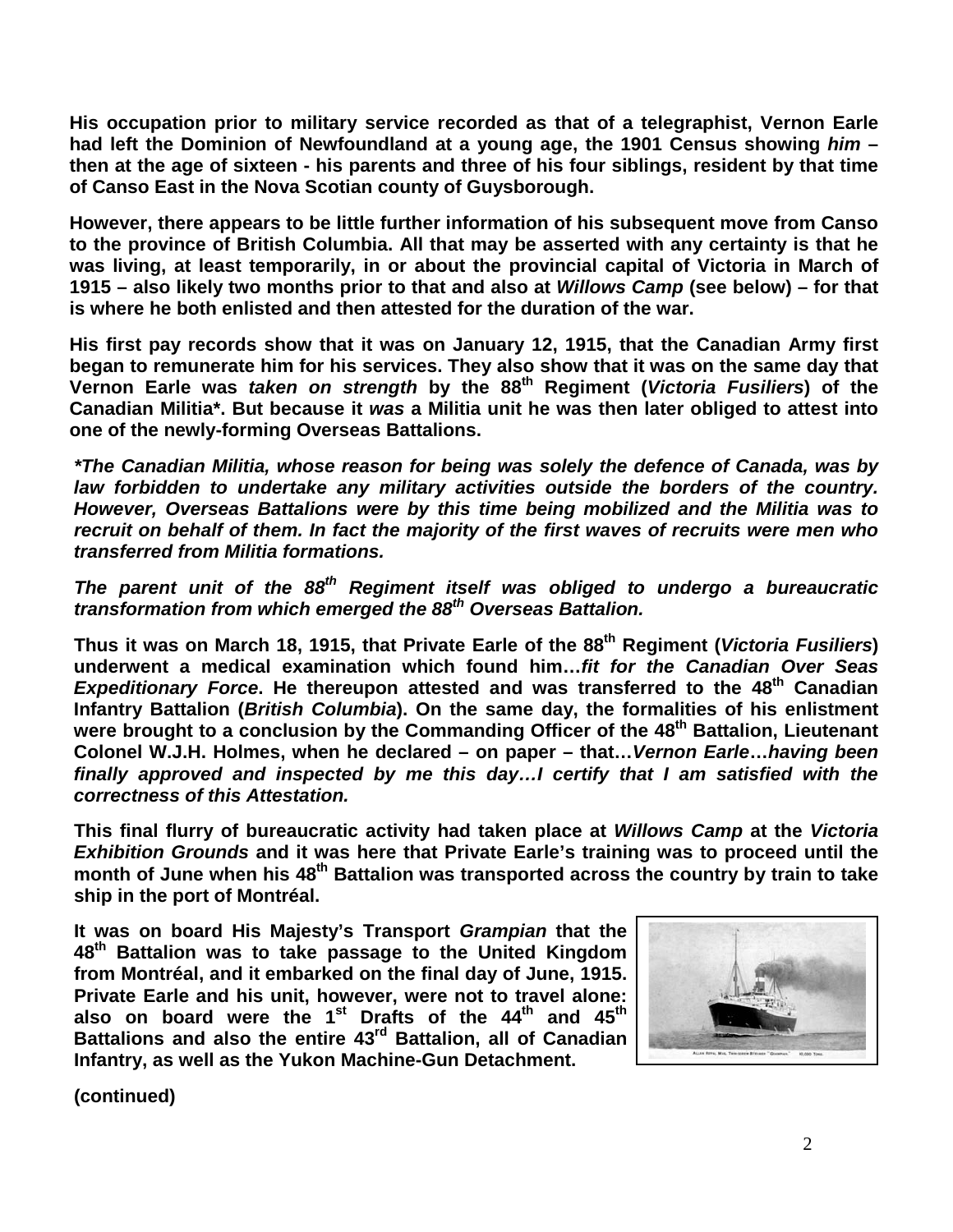**(Preceding page:** *The image of the requisitioned Allan Line steamer Grampian is from the Old Ship Photo Galleries website***.)**

*Grampian* **sailed on July 1 of 1915 and ten days later docked in the English south-coast naval facility of Portsmouth-Devonport whereupon the 48th Battalion was transported by train to the large Canadian military complex of** *Shornecliffe***, in close proximity to the English Channel harbour and town of Folkestone.** 



**(Right above:** *The harbour of Plymouth-Devonport as it was almost a century after the Great War – a lot less busy nowadays* **- photograph from 2013)**

*Shornecliffe* **was a busy place during this period as the multiple units of the 2nd Canadian Division were stationed there and were preparing for their transfer to** *active service* **on the Continent in two months' time. And apparently some of the infantry battalions were in need of complementary personnel to fill their ranks before departure: Private Earle was chosen to be one of them.**

**(Right above:** *Little remains of Shorncliffe Military Camp today apart from a barracks occupied by Gurkha troops. The Military Cemetery almost alone serves as a reminder of the events of a century ago.* **– photograph from 2016)**

**On September 10 he was one of sixty** *other ranks* **to be transferred from the 48th Battalion, then to be** *taken on strength* **by the 27th Battalion (***City of Winnipeg***) billeted in the subsidiary camp at** *Otterpool***, but soon to be en route to the Continent. Two days later again, Private Earle was attached to the unit's "C" Company.**

**In mid-September the 2nd Canadian Division sailed from England to France. For the most part, the units travelled via nearby Folkestone and its French counterpart, Boulogne, although some of the heavier equipment and transport was moved through Southampton and Le Havre. In the case of the 27th Battalion, the crossing was undertaken on the night of September 17-18, the unit arriving in France at twenty minutes to three in the morning.**



**(Right above:** *A view of the coastal town of Folkestone almost a century later as seen from the top of the white cliffs of nearby Dover* **– photograph from 2009)**

**As of that time, Private Earle was on** *active service***.** 

\* \* \* \* \*

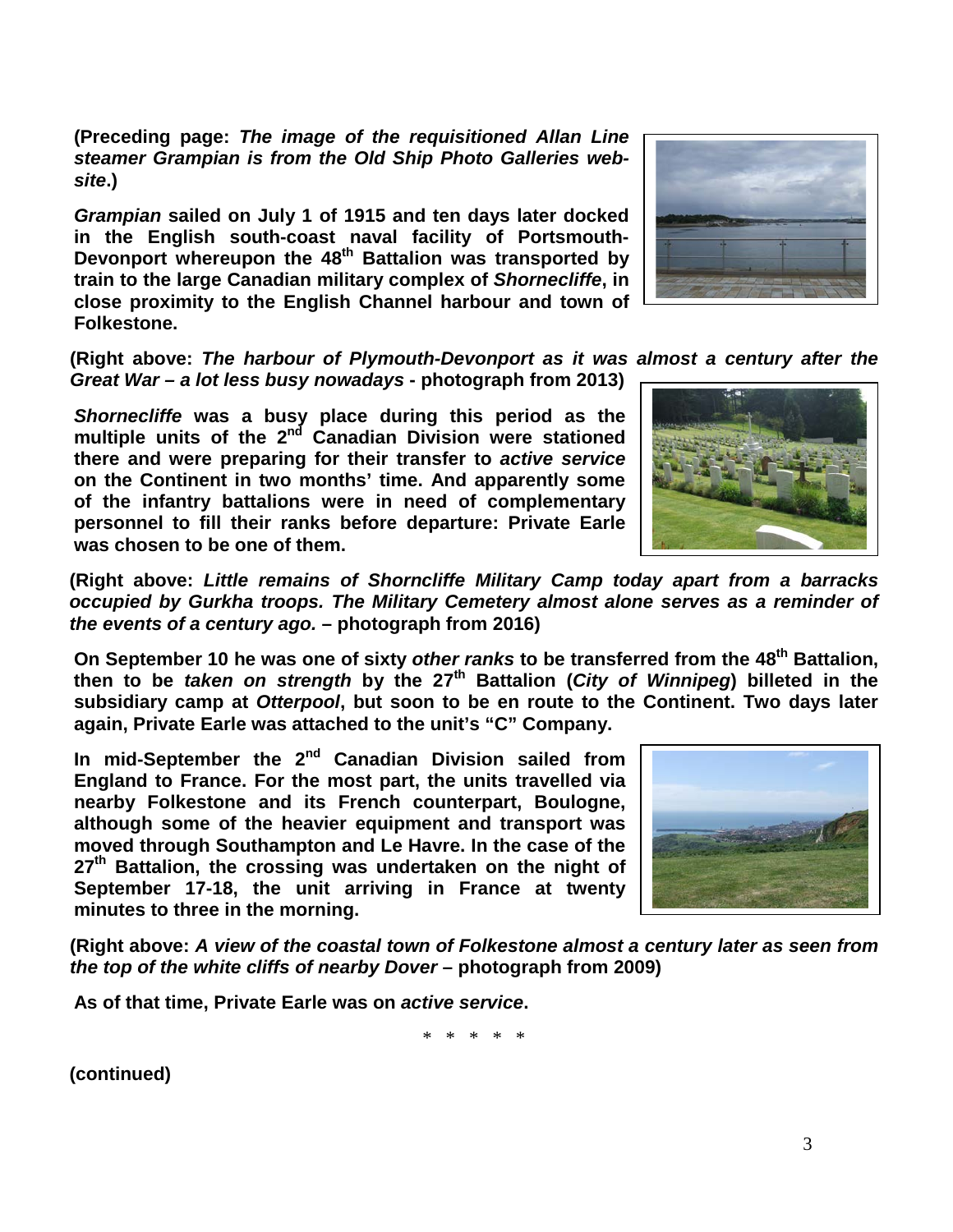**The personnel of the parent unit of the 27th Battalion (***City of Winnipeg***) had sailed from Canada – from Québec – on May 15 of 1915, two months after Vernon Earle's enlistment. The ship on which it had travelled,** *Carpathia***, had docked, also in the English south-coast naval port of Plymouth-Devonport, on May 28 and, on the day following, the Battalion had been transported to one of the camps – perhaps the aforesaid** *Otterbury* **- at** *Shorncliffe***.** 

**(Right below:** *An image of the French port of Boulogne where the 27th Battalion was to land - at or about the time of the Great War* **– from a vintage post-card)**

**Stationed at** *Shorncliffe* **until the middle of September of 1915, the unit had then sailed from Folkestone on the 17th of that month and, as already seen, had disembarked in Boulogne at two-forty in the morning of the 18th. From there Private Earle's new Battalion to be transported by train north to a station somewhat near to a camp in the vicinity of the commune of St-Sylvestre, close to the Franco-Belgian border.** 

**The remainder of the transfer, a further ten kilometres, was to be made on foot.**

**(Right above:** *Troops – in this case likely British – on the move either in or towards Belgium in the early days of the Great War. Canadian units – apart from distinguishing badges and flashes – wore the same uniforms and, apart from their rifles and machine-guns (both later to be replaced) – had much the same equipment***. – from a vintage post-card)**

**At this period of the** *Great War***, the Canadian troops arriving in France were being despatched immediately upon arrival towards the areas of the Franco-Belgian frontier, in and about the** *Ploegsteert Sector* **where was also stationed at that time the 1st Canadian Division.** 

**(Right:** *Some of the farmland in the area of Messines and also in the Ploegsteert Sector, a mine crater from the time of the 1917 British offensive in the centre* **– photograph from 2014)**

**At one time or another,** *all* **units of the – eventual – four Canadian Divisions were to be stationed in Belgium, either in the** *Ypres Salient***, a region which was to prove to be one of the most lethal theatres of the entire Great War, or in the sectors leading south from there to the frontier with France. The latter was to be the case with Private Earle's 27th Battalion.** 

**(Right above:** *An aerial photograph, taken in July of 1915 – just after the battle - which shows the shell of the medieval city of Ypres, an image entitled Ypres-la-Morte* **(Ypres the Dead)** *– By the end of the conflict there was little left standing. –* **from** *Illustration***)**







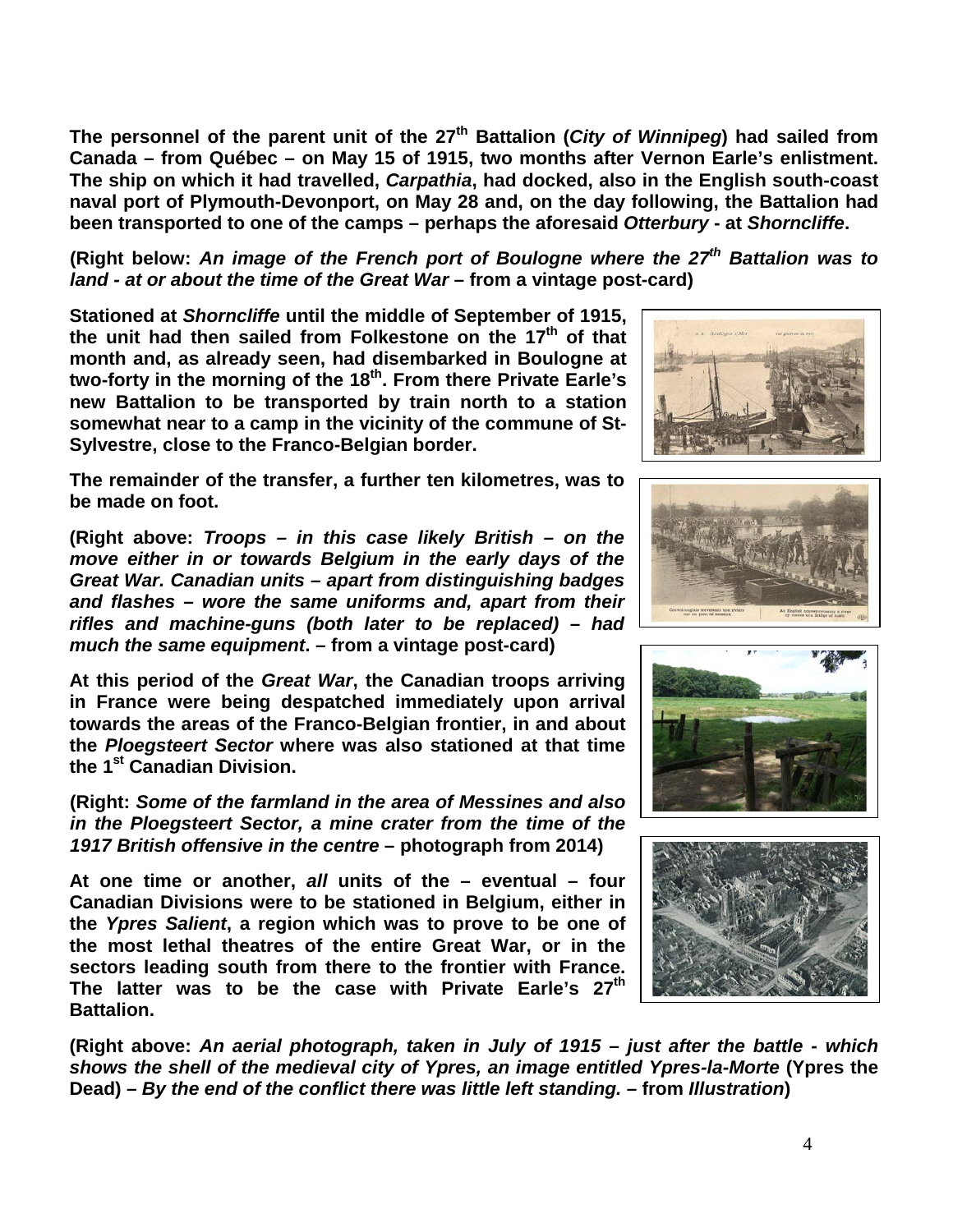The 27<sup>th</sup> Battalion was a component of the Canadian 6<sup>th</sup> Infantry Brigade, which itself was **an element of the Canadian 2nd Division, newly-formed in that September of 1915 and posted to the area of St-Éloi, south of the battered city of Ypres.**

**The (1st) Canadian Division had been in the** *Ypres Salient* **since February of 1915 and had distinguished itself in that April during the** *2nd Battle of Ypres***. However, this particular confrontation had taken place some months before the arrival of the 2nd Division which now had to settle down to the business of the daily routines and rigours of trench warfare\*.**

*\*During the Great War, British and Empire (later Commonwealth) battalions had their time more or less equally divided into three postings: in theory a week was to be spent in the front lines, at times little more than a few metres separating them from the enemy forward positions; a second week was then served in support positions, perhaps a hundred metres or so behind the front; the unit was then withdrawn into reserve – either Brigade, Divisional or Corps Reserve, the former nearest to the forward area, the latter the furthest away.* 



*Of course, things were never as neat and tidy as set out in the preceding format and troops could find themselves in a certain position at times for weeks on end.*

**(Right above:** *A photograph of Canadian troops in support positions somewhere on the Somme in the autumn of 1916, only months earlier having been equipped with those steel helmets and, less visible, British Short Lee-Enfield Mark III Rifles* **– from** *Illustration***)**

**There were other duties assigned at times to individuals and on December 30 of 1915,**  Private Earle was ordered to attend a course at the 6<sup>th</sup> Brigade Machine-Gun School. **However, there is no information among his files as to what the exercise may have entailed, only that he returned to service with his 27th Battalion on February 22, some eight weeks later.** 

It was to be almost seven months after its disembarkation in France before the 2<sup>nd</sup> Division **– and thus the 27th Battalion - was plunged into its first major conflagration. That is not to say that there had not been a steady number of casualties – the majority due to enemy artillery and to snipers.**

**At least one casualty during that interim, however, had not been caused by enemy action: Private Earle had caught**  influenza during the month of February and, on the 18<sup>th</sup> of that **month had been admitted into the 4th Canadian Field Ambulance in the vicinity of the community of Westoutre. One of seventeen** *other ranks* **to report sick on that day, he was then one of four to be forwarded from there on February 20 to the Rest Station run by the same Field Ambulance.**

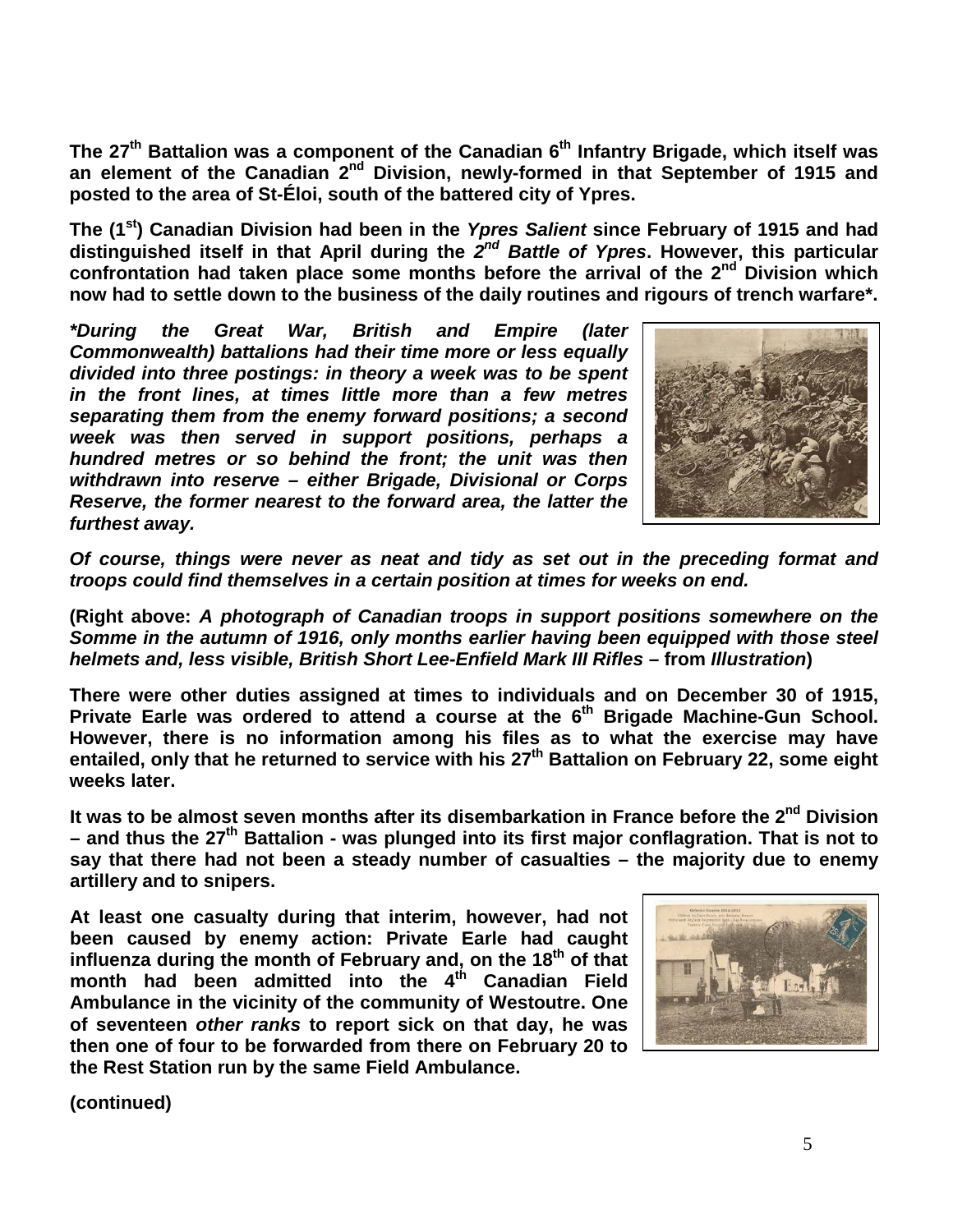**(Preceding page:** *A British field ambulance, of a more permanent nature than some* **– from a vintage post-card)**

**Three days later he was on the move again, on this occasion to the Divisional Rest Station from where, on February 27-28, he returned** *to duty* **with his unit.**

**The** *Action at the St. Eloi Craters officiall***y took place from March 27 until April 17 of that spring of 1916. St-Éloi was a small village some five kilometres to the south of the Belgian city of Ypres and it was here that the British had excavated a series of galleries under the German lines, there to place a series of explosives which they detonated on that March 27. It was followed by an infantry assault.**

**After an initial success the attack had soon bogged down and by April 4 the Canadians were replacing the by-then exhausted British troops. They had enjoyed no more success than had their British comrades-in-arms, and by the 17th of that April, when the battle was called off, the Germans were back where they had been some three weeks previously.**

**(Below right:** *A purported attack in the aftermath of the exploding of a mine under enemy lines* **– from Illustration)**

**Ironically, it was the success of the explosions which had been the principal cause of the failure of the British-Canadian venture. The weather at the time had been vile and it had rained a great deal of the time. The craters created by the detonations had filled with water and become impassable; the explosions had also rendered the landscape unrecognizable and the few viable paths and tracks impassable. The troops had fought for days standing in water up to the knees – at times up to the waist – and had gone nowhere.**

It was on April 3 that the 27<sup>th</sup> Battalion had been ordered forward... *to take over trenches in front of St. Éloi***. By the 7th when the unit was relieved by the 21st Canadian Infantry Battalion, it had incurred two-hundred thirty** *killed***,** *wounded* **and** *missing in action***. Many of the unit's losses had been due to the German artillery fire which had grown ever heavier as the days passed.** 

**During the fighting at the** *St-Éloi Craters* **the casualty count of the 2nd Canadian Division was to be in total some fifteen hundred all told. And as quite often happened during the**  *Great War***, it was all for very, very little.**

**Thus it was back to the daily drudgery of trench warfare. Some seven weeks of that uncomfortable and at times precarious life in and out of the trenches were then to pass before the enemy made a further serious attempt to break the deadlock at Ypres.** 

**(Right:** *Remnants of Canadian trenches dating from 1915-1916 at Sanctuary Wood* **– photograph from 2010)**

**From June 2 to 14 was fought the battle for** *Mount Sorrel* **and for the area of the village of**  *Hooge,* **of** *Sanctuary Wood, Railway Dugouts* **and** *Hill 60* **between the German Army and the Canadian Corps.** 



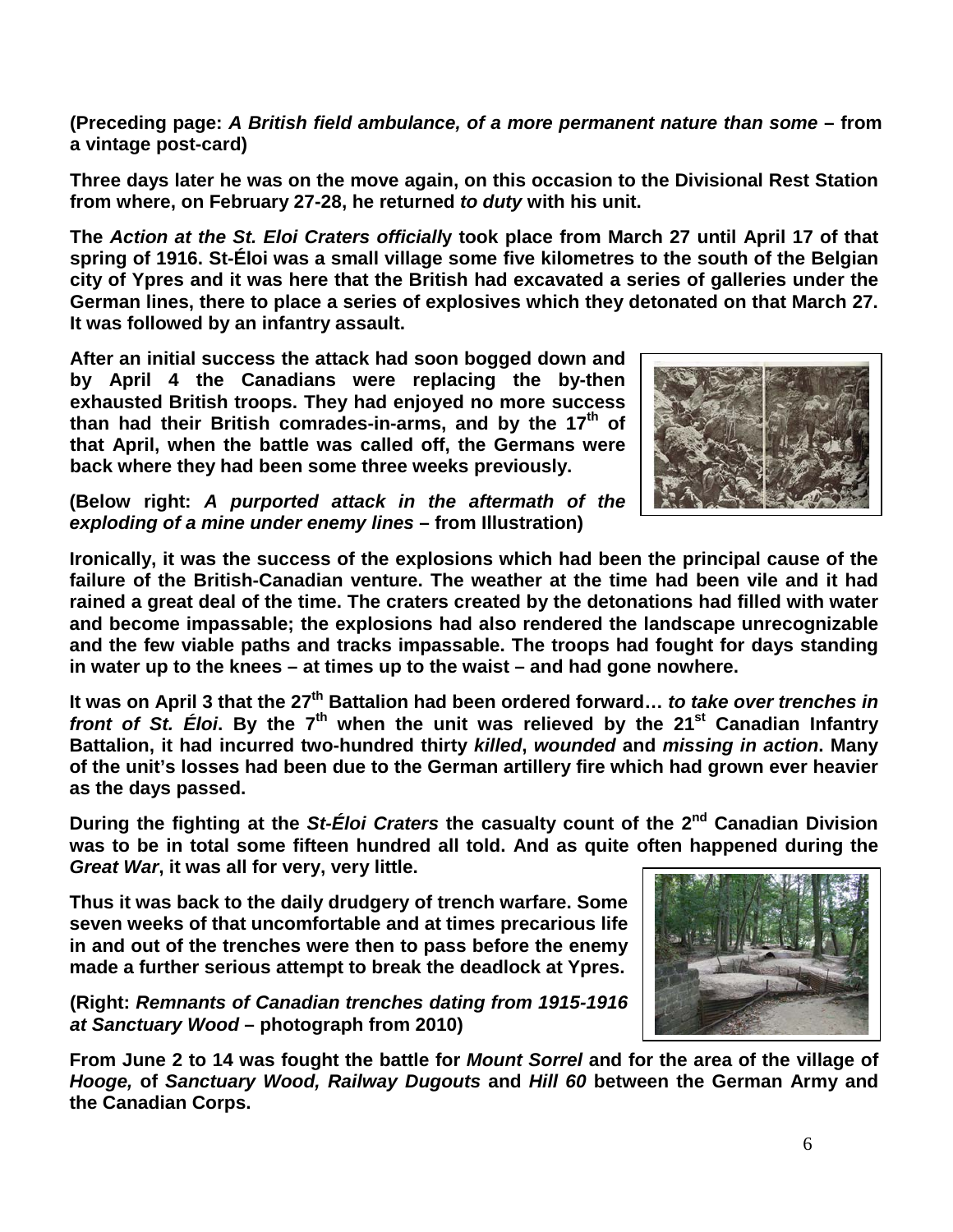**The Canadians had apparently been preparing an attack of their own on the enemy positions which dominated the Canadian trenches when the Germans delivered an offensive, overrunning the forward areas and, in fact, rupturing the Canadian lines, an opportunity which fortunately they never exploited.**

**(Right below:** *The Canadian memorial which stands atop Mount Sorrel just to the southwest of the city of Ypres* **(***today Ieper***)** *whose spires and towers may be perceived in the distance* **– photograph from 1914)**

**The Commander of the Canadian Corps, Sir Julian Byng, reacted by organizing a counter-attack on the following day, an assault intended to, at a minimum, recapture the lost ground. However, badly organized, the operation was a dismal failure, many of the intended attacks never went in – those that did went in piecemeal and the assaulting troops were cut to pieces - the enemy remained where he was and the Canadians were left to count an extremely heavy casualty list.**

**On the day of the German attack the 27th Battalion had been in Reserve at** *B Camp* **and recovering from the exertions of the day's baseball and football games – and from the band concert - of the previous day.** 

**(Right:** *Maple Copse Cemetery, adjacent to Hill 60, in which lie many Canadians killed during the days of the confrontation at Mount Sorrel* **– photograph from 2014)**

**It was not until June 6 that the unit was ordered forward, at first into Ypres before being divided to undertake various tasks, one of which was to take defensive positions to oppose another German assault launched that day.**

**On the 7th and 8th the 27th Battalion was in support; from the**  9<sup>th</sup> until one o'clock in the morning of the 12<sup>th</sup>, it was in the **forward trenches before having been ordered back once more into support positions. On the evening of that same day, other units moved up into assembly positions to deliver a massive counter-attack – on this occasion better-organized and also well-supported by the Canadian guns – early on the following morning.**

**(Right above:** *Railway Dugouts Burial Ground (Transport Farm) today contains twenty-four hundred fifty-nine burials and commemorations.* **– photograph from 2014)**

**(Right:** *A century later, reminders of a violent past close to the site of Hill 60 to the south-east of Ypres, an area today protected by the Belgian Government against everything except the whims of nature* **– photograph from 2014)**